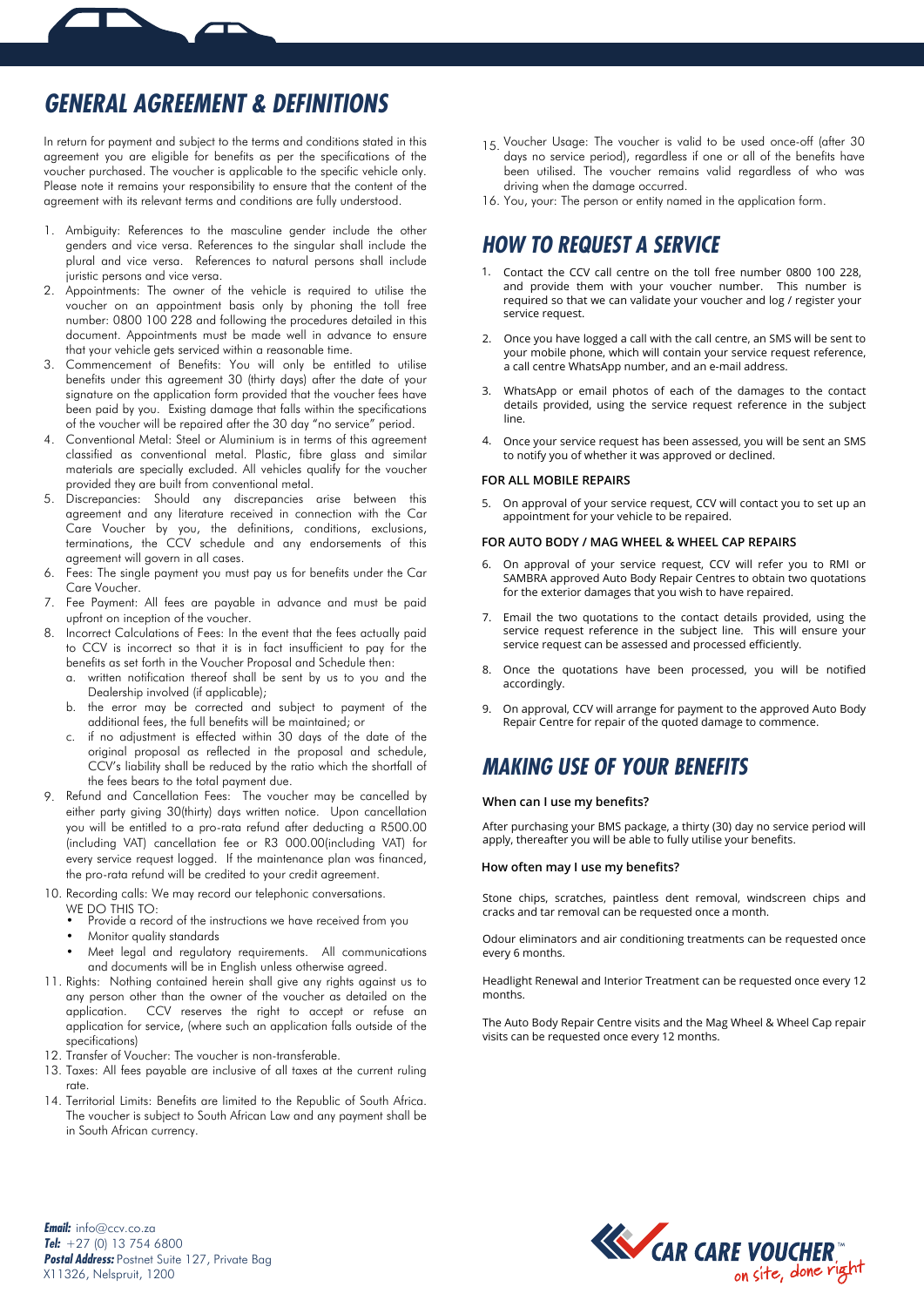# **BENEFITS OFFERED**



| <b>Stone Chips Mobile</b> |  |
|---------------------------|--|
|---------------------------|--|



## Headlight Renewal



Scratches Mobile **Algebrary** Air Conditioner Treatment



Tar Removal Interior Treatment





Paintless Dent Removal Auto Body Repair Centre Visit





Windscreen Cracks & Chips (3) Mag Wheel & Wheel Cap Repair



Odour Eliminator

# **PERIOD OF COVER**

We offer the following periods of cover:

- 18 Months
- 24 Months
- 36 Months

48 Months

- 60 Months
- 
- 72 Months

# **LIMITS**

| Auto Body Repair Centre Visit | $\therefore$ R 2,500.00 (incl. VAT) per annum for a repair that falls within<br>the specifications.                 |
|-------------------------------|---------------------------------------------------------------------------------------------------------------------|
|                               | Mag Wheel / Wheel Cap Repair : R 800.00 (incl. VAT) per annum for a repair that falls within<br>the specifications. |

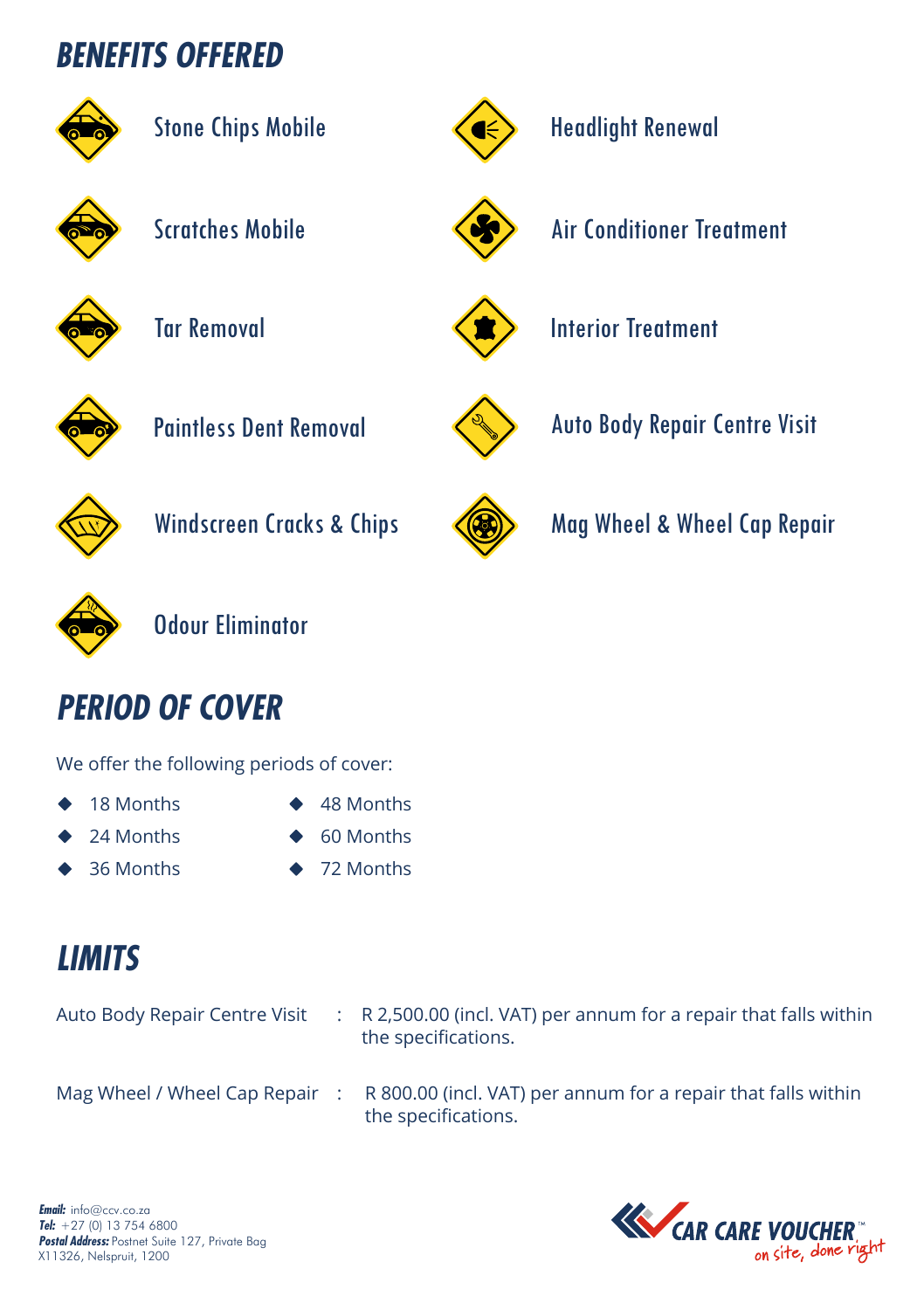# **BENEFITS IN DETAIL**



Stone Chips, exactly what the name implies, chips caused by stones. Although minor and not very noticeable, if left unattended these minor chips may deteriorate and cause rust. However, repairing these minor chips will help keep that "fresh off the showroom floor" look.

### **When can a stone chip be repaired?**

It can be repaired if the size of the stone chip does not exceed 5mm in diameter. Stone chips are fixed by using the brush touch or flowpen method. No spray painting will be done when repairing a stone chip.



Scratches are inevitable, no matter how well you look after your car or try to avoid them, they happen!

#### **When can we repair a scratch?**

Traditionally a repairable scratch is a single scratch to the top and clear coat of the paint which is no longer than 75mm in length. These scratches can be fixed by using the brush touch or flowpen technique or by simply polishing the scratch out if possible. Please keep in mind that only the repair area will be polished. Due to the repair technique used no, repairs to scuff-marks or any series of scratches can be undertaken.



### TAR REMOVAL

We've all tirelessly tried every home remedy in the book in an attempt to remove tar from our vehicles only to find it virtually impossible to remove. Using specialised equipment, our expert technicians are able to safely remove tar deposits from your vehicle.



### PAINTLESS DENT REMOVAL

Unsightly dents caused by vehicle doors opening on your vehicle or even shopping carts making their way into your vehicle can easily be repaired, without affecting the original factory paint coat. With the use of specialised tools, our expert technicians can remove any dent size within a 30mm diameter on which this specific technique is required.

#### **When will this technique be used?**

This technique will be used on any dents within the 30mm diameter where there is no damage to the paint coat and where the metal is not stretched. In instances where the metal is stretched or the paint coat is damaged, traditional auto body repair is advised. Hail damage does not fall within the benefit specification.



### **WINDSCREEN** CRACKS AND CHIPS

How often has a stone shot onto the windscreen of your vehicle causing an unsightly chip or crack? If left unattended, these chips and cracks can not only worsen but will impair your vision when driving. It is always advisable to repair a windscreen chip as quickly as possible in order to prevent further contamination and reduce the possibility of cracks and runs.

### **When can we repair your windscreen?**

Any chip that is not larger than 16mm in diameter can be repaired and any run not longer than 100mm can be repaired. We consider up to 4 chips and 2 cracks safe to repair. You will be advised if we feel that the damages are not safe to repair.



After every approved benefit service your vehicle will be left in a spotless condition. Our friendly service team will wash the exterior of your vehicle, vacuum the interior and give your tyres a polish. This value-added service must not be mistaken for a valet service.